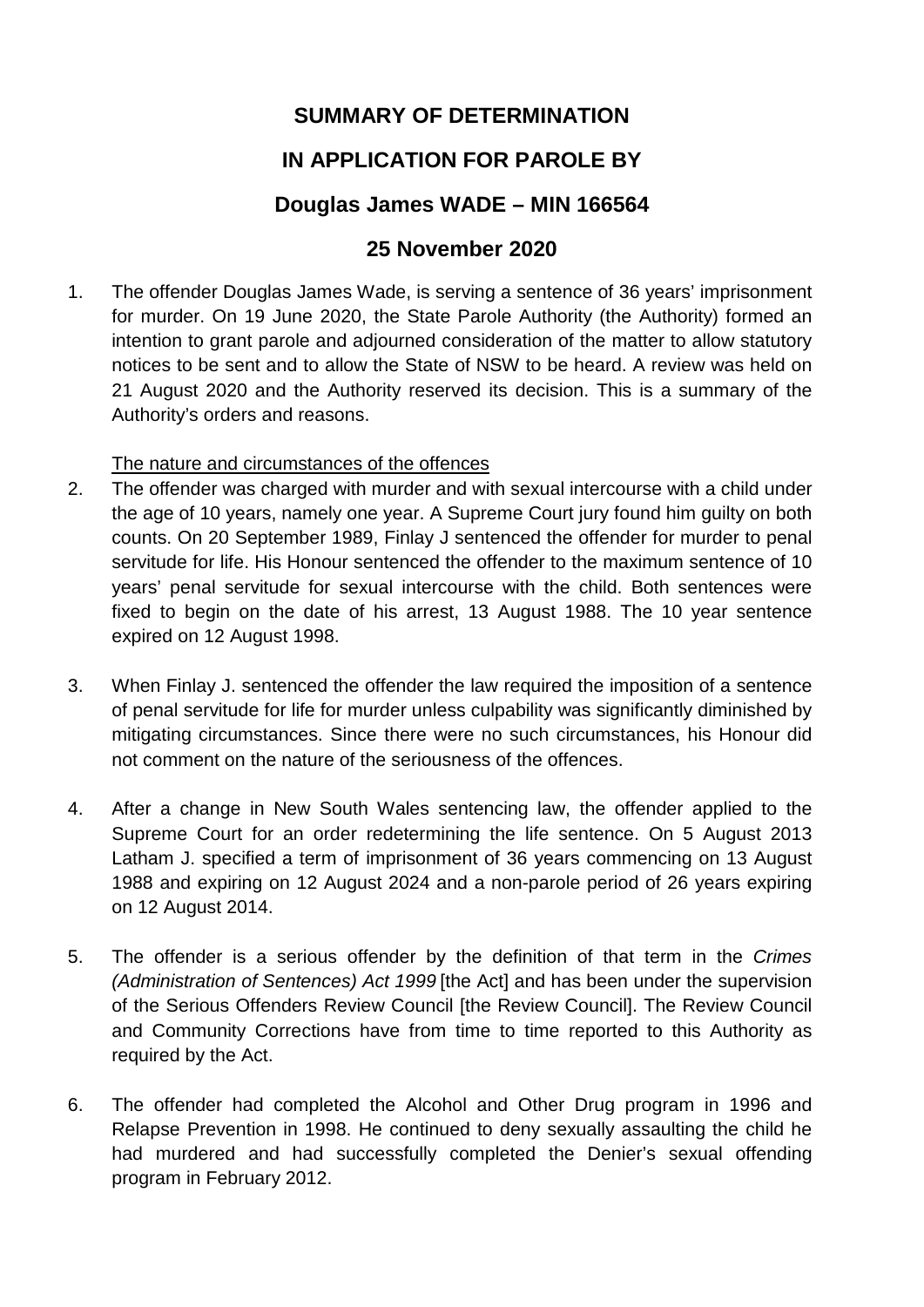- 7. The Review Council advised against parole, observing that the offender had been in custody for a long time, might be institutionalised and needed to be tested in the community.
- 8. The Authority followed the advice of the Review Council and refused parole. The assigned reasons for refusal were that the offender lacked a suitable post release plan, including accommodation, that he needed to participate in external leave and that the Review Council had advised against parole. The offender needed to progress to security classification C3 before he could be considered for external leave….
- 9. By the time of the 2018 Community Corrections Anniversary Report the position was as follows:

Mr Wade has been successfully transitioning through pre-release programs from the custodial environment to community over the past 18 months. With the support of his sponsors on the pre-release program over the past 4 months, his leave from the Correctional Centre environment has been accessed almost every weekend.

#### Parole was recommended.

#### 10. In its report of 22 May 2018 the Review Council advised as follows:

Since our last report of 23 May 2017, the offender's classification of C3 Work Release, Education and Day Leave was on 10 November 2017, varied to include Weekend Leave. He now has some six (6) years and two (2) months remaining on his Additional Term. He has completed the Deniers Program and is not suitable for any of the EQUIPS programs, and has low assessed risk levels. He has not incurred any institutional offences since our last report. He has regularly been employed with good work reports, including Work Release for a considerable period up to the time of his transfer to Kirkconnell CC for logistical reasons. He has now successfully completed thirteen (13) Day leaves and five (5) Weekend Leaves. While he has been in custody for approaching twenty seven (27) years, he has been able to demonstrate stability for some considerable time on external leave programs. We note the offender's parole officer's comments reproduced above. However, it seems to us that the claustrophobia issue is one that can be managed in the community and we do not see that negatively for the purposes of our advice. We advise that his release to parole is appropriate.

11. On the foregoing material, the Authority formed an intention to grant parole. On review the State opposed parole and pointed out that there had been no professional risk assessment which took into account the offender's claustrophobia and anxiety disorder. On 4 September 2018 the Authority adjourned the matter and requested such a report. A report was received in November 2018 but further consideration was delayed by the need to obtain a report about electronic monitoring and an updated Review Council report. Ultimately the offender sought an adjournment of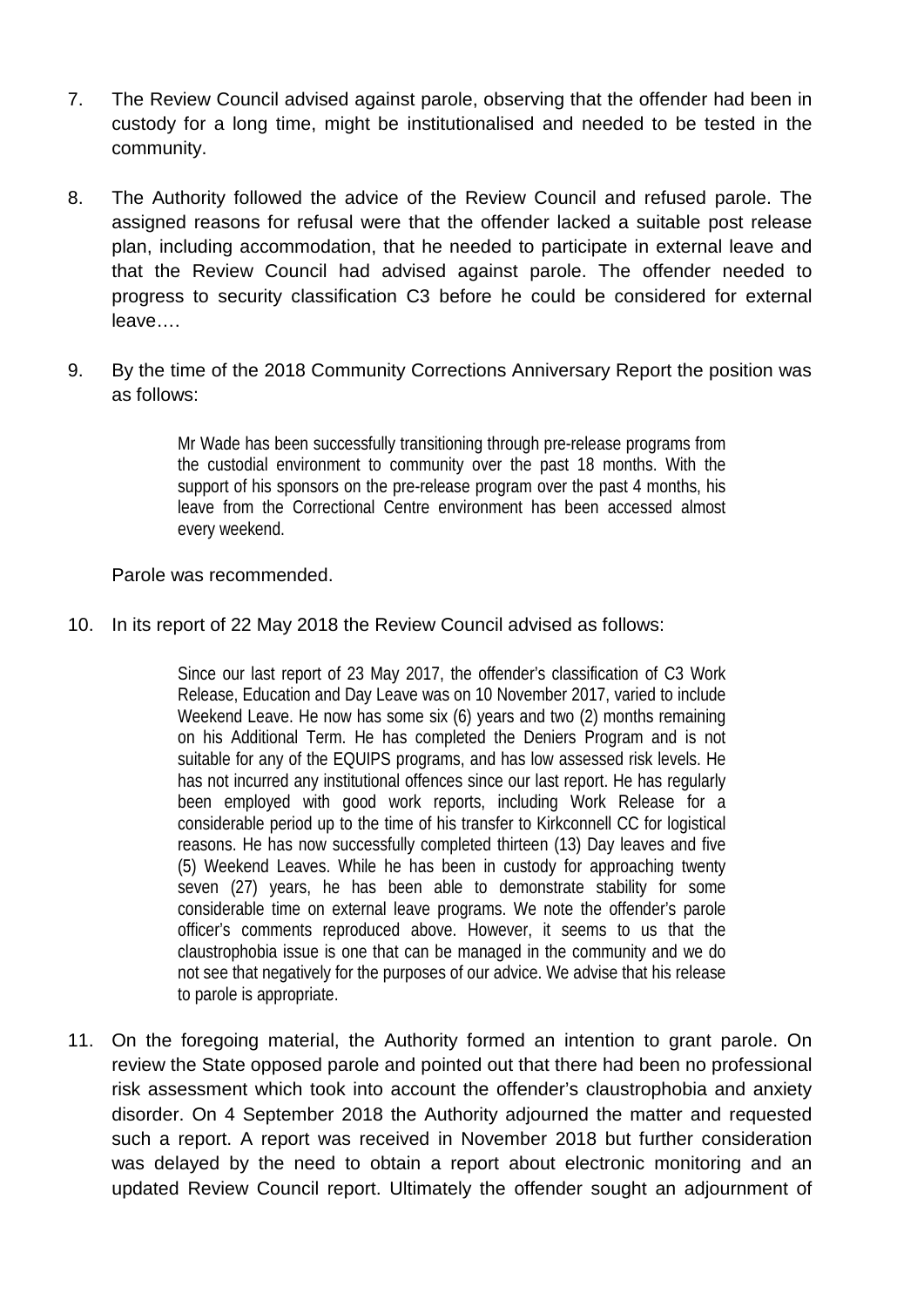several months, then on 5 June 2019 indicated that he did not seek release to parole.

12. The Community Corrections Anniversary Report of 3 June 2020 recorded a number of matters, including:

#### *Overall Assessment*

…

His admission to the offence of Murder has been less than complete - although his remorse does appear genuine; whilst in contrast he has always denied committing the sex offence and has maintained that stance since. It has been suggested by Professor David Greenberg in a psychiatric report from November 2007, and cited by the Serious Offender's Review Council in 2014, that "Mr Wade cannot accept the enormity and gravity of this event and is in partial denial."

Since his last application for parole consideration, Mr Wade has continued in a trusted position of employment, maintained good conduct and participated in the pre-release leave program. His exposure to the community in various settings, not only in the Bathurst area on weekend leave but also from the South Coast CC and Junee CC, has given him the opportunity to observe the changes in society, thus aiding in the process of re-integration.

Mr Wade has a family which will be offering him accommodation, employment and their ongoing support to assist him further in his re-integration into the community. They are also able to provide him a level of security and comfort in the event a release to parole will be accompanied by negative community reaction.

- 13. The Acting Director (West) did not support the recommendation, though in a Supplementary Report dated 16 July 2020 the recommendation for release was supported provided the offender were made subject to electronic monitoring.
- 14. In its report of 2 June 2020 the Review Council recorded *inter alia* that the offender had completed 34 day leaves and 36 weekend leaves. Its advice to this Authority was as follows:

…He has not been able to secure Work Release employment, which in any event has been suspended because of COVID-19. He has not incurred any further institutional offences since our last report, with his last in 1996. He continues to work in the Kitchen and other work, with consistent positive work and behavioural reports. By email of 26 May 2020, xxxx xxxx, Community Corrections Officer, foreshadows that release to parole will again be recommended…. We assume there will be parole conditions of not being in the presence of children unless another responsible adult is present, as well as Electronic Monitoring and that there will be stringent and clear geographical conditions supporting the Victim's submissions. We remain of the view, as advised in our last report, that he has demonstrated considerable compliant conduct in custody, and on external leave. For that reason, we believe that release to parole is sufficient for the protection of the public, there being nothing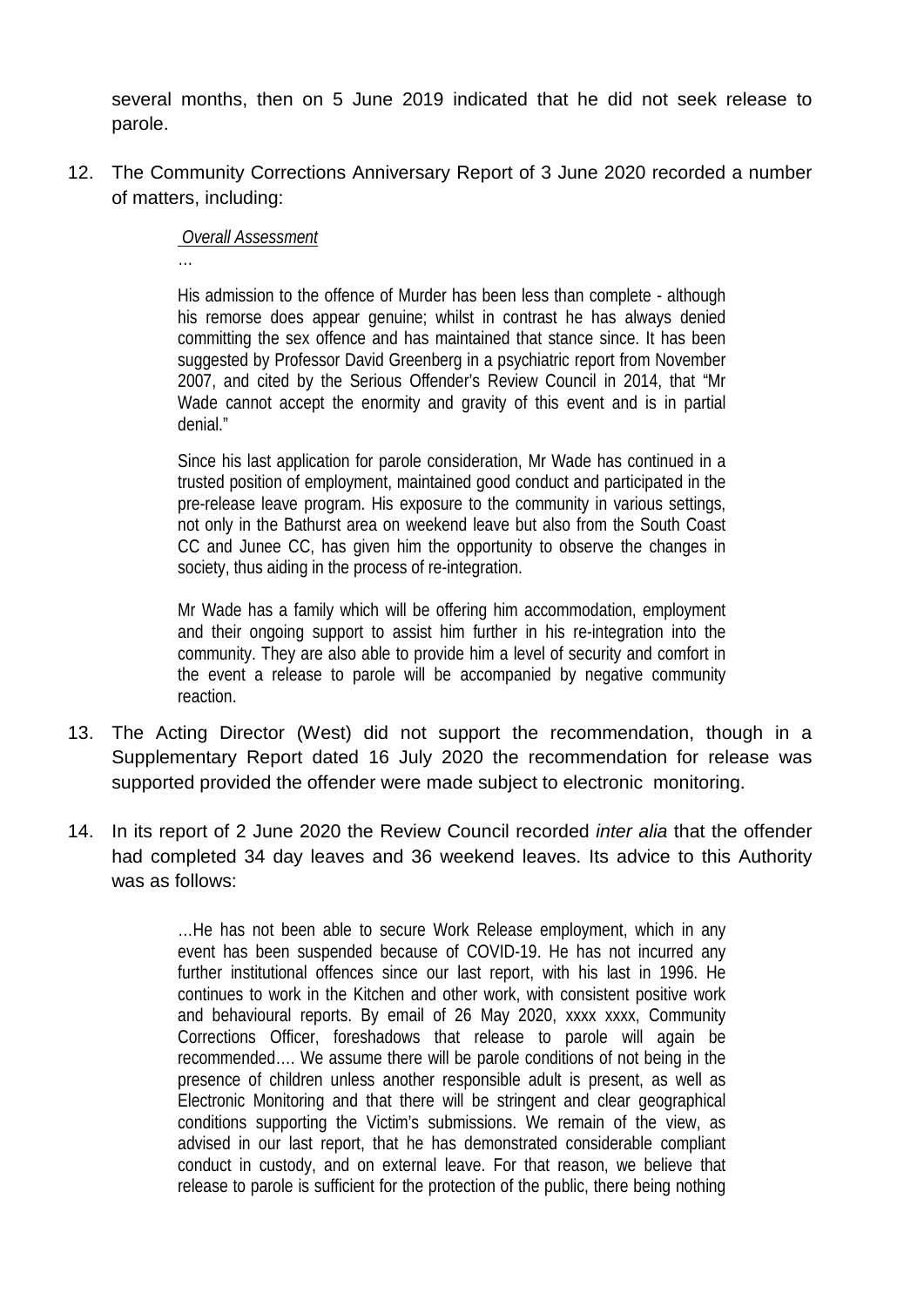more that can be achieved in custody, and to give effect to the re-determined sentence. We remain of the view his release to parole is appropriate.

- 15. The Authority received a letter dated 10 August 2020 from the Crown Solicitors Office, informing it that the State of New South Wales formally opposed the offender's release to parole.
- 16. Counsel for the State of New South Wales, spoke to the written submissions. She emphasised the seriousness of the murder; the tender age of the victim and the serious injuries occasioned by a cruel beating; the offender's continuing denial of the sexual assault and its implications for his expressed remorse and its bearing on the risk of his re-offending; the offender's inability when asked to explain why he acted violently and the availability of psychological counselling in custody to help the offender to understand why he acted violently.

#### The applicable law

17. The Authority may not order an offender's release to parole unless satisfied that it is in the interests of the safety of the community to do so, having first met the requirements of s.135 of the Act. Relevantly the section is as follows:

#### **135 General duty of Parole Authority relating to release of offender**

(1) The Parole Authority must not make a parole order directing the release of an offender unless it is satisfied that it is in the interests of the safety of the community.

(2) In considering whether it is in the interests of the safety of the community to release an offender, the Parole Authority must have regard to the following principal matters—

(a) the risk to the safety of members of the community of releasing the offender on parole,

(b) whether the release of the offender on parole is likely to address the risk of the offender re-offending,

(c) the risk to community safety of releasing the offender at the end of the sentence without a period of supervised parole or at a later date with a shorter period of supervised parole.

(3) In considering whether it is in the interests of the safety of the community to release an offender, the Parole Authority must also have regard to the following matters—

(a) the nature and circumstances of the offence to which the offender's sentence relates,

(b) any relevant comments made by the sentencing court,

(c) the offender's criminal history,

(d) the likely effect on any victim of the offender, and on any such victim's family, of the offender being released on parole

(f) any report in relation to the granting of parole that has been prepared by a community corrections officer,

(g) any other report in relation to the granting of parole to the offender that has been prepared by or on behalf of the Review Council or any other authority of the State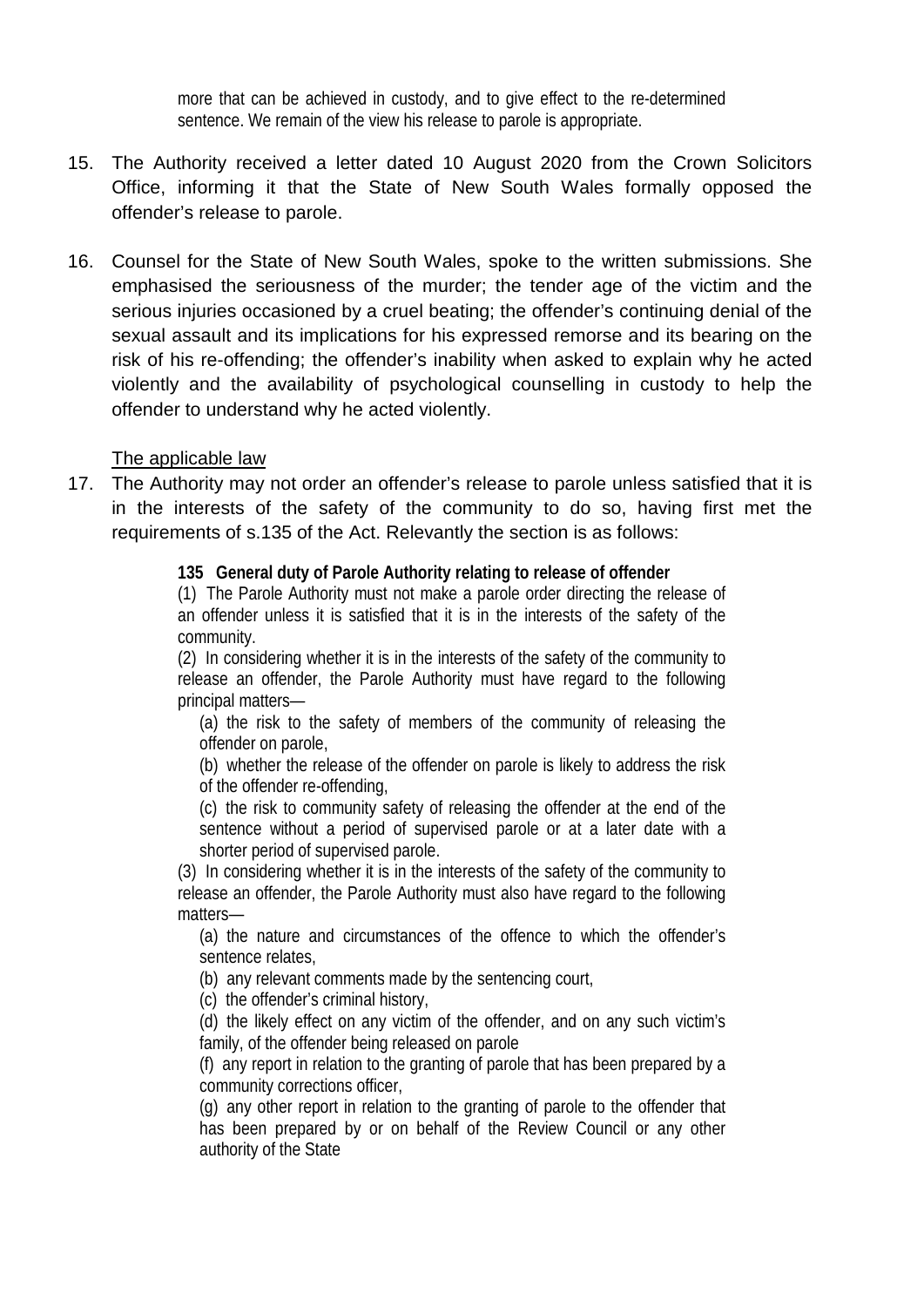(5) Except in exceptional circumstances, the Parole Authority must not make a parole order for a serious offender unless the Review Council advises that it is appropriate for the offender to be released on parole.

### **Consideration**

- 18. When originally sentenced to penal servitude for life for murder the offender was sentenced to penal servitude for 10 years for the sexual assault of his victim. That sentence expired 22 years ago. The Authority is concerned only with the question of parole in the redetermined sentence for murder.
- 19. The ultimate concern of the Authority is the interests of the safety of the community. This requires consideration of the risk of the offender's re-offending in any way, including sexually, if released to parole. In assessing risk the Authority must adopt a balanced approach. The present case has features which favour parole and features which do not. It would not be appropriate to consider only those features that favour parole or only those that do not. The Authority must weigh each of the features bearing on the grant or withholding of parole.
- 20. The redetermining court described the murder as having been brought about by the intentional infliction of severe blunt force trauma of much greater severity that he had acknowledged, conduct described by the court as of the most reprehensible kind. An appropriately severe sentence was imposed.
- 21. The offender's position now is this. He is 57 years old and has been in custody since 13 August 1988, a period of 32 years and almost 4 months. Just over 3 years and 8 months of his sentence is left.
- 22. The offender has infringed prison discipline only 4 times in 32 years, the last in 1996, 24 years ago. He has undertaken every therapeutic and other program for which he has been eligible. He has prepared for parole appropriately, undertaking every available opportunity for day and weekend leave. He would have continued to do so if that facility had not been suspended. He remains in custody having no rehabilitative program to work at and no particular objective to achieve. He is marking time and time is running out.
- 23. In its written submissions the State of New South Wales has emphasised features of the case that might be though to weigh against parole. First, there are the seriousness of the offence and the comments of the redetermining court. The details are set forth above. The Authority has taken them into account: the Act S135 (3)(a) and (b); S154(2)(a).
- 24. Next there is the offender's denial of the sexual offence combined with the "Average" assessment on the STATIC 99 of his reoffending sexually. The reasoning would be that the offender's failure to admit the sexual offence has deprived the community of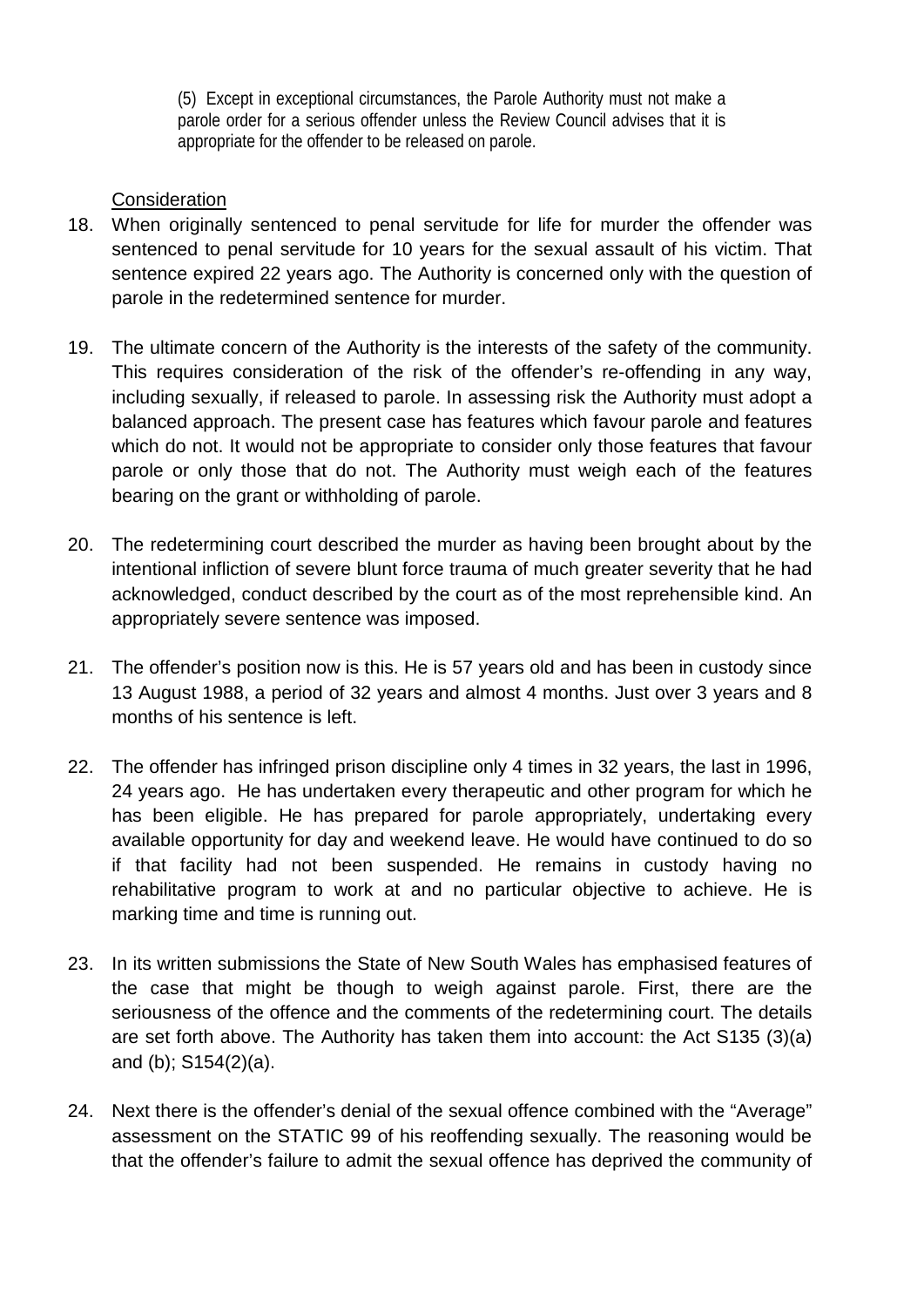the benefit of having him undertake a more intensive therapeutic sex offender program.

- 25. The phenomenon of denial in the face of a strong case, especially after conviction by a jury, occasionally even after a plea of guilty, is well known. This Authority often deals with applicants for parole who are serving sentences for sexual offences they continue to deny. Corrective Services are familiar with the phenomenon and conduct a Denier's Program for such offenders. The present offender completed that program.
- 26. The Authority accepts that an intensive sexual offender program based on an acceptance of criminal responsibility would have been appropriate and assumes that it would have been of greater value, by way of protecting the public from the risk of reoffending, than the Denier's Program. At the same time, the Authority must accept that the Denier's Program itself is valuable and that the community may derive benefit from his having completed it.
- 27. Professor Greenberg, a psychiatrist of great experience and highly regarded by the criminal courts, wrote a report about the offender in 2007. The Professor thought that the offender could not accept the enormity and gravity of the event and so was in partial denial. This explanation of the mechanism of denial suggests that offenders who deny because they cannot face the enormity of their crimes will continue to do so unless some external motivator is brought to bear.
- 28. The fact that the offender has maintained his denial does not mean that he is not fully aware of what he did. The question must be what, if anything is the implication for parole. The risk assessment is known. Nowhere is there any suggestion that the offender is likely to change. The present state of affairs seems likely to remain until the offender is released, whether that happens on expiry of the sentence or at some earlier time.
- 29. The effectiveness on an offender of any therapeutic program can never be truly known until the offender is released and attempts to lead a normal life in the community. Dr Westmore, another psychiatrist eminent in the field, is recorded by the redetermining court as agreeing with Dr Greenberg. Dr Westmore thought that the offender's denial of the sexual offences should not become a primary issue when considering the risk of sexual re-offending. He considered the risk in the low-medium range. The principal negative risk factor was thought to be the absence of any previous intimate/emotional relationship. Dr Westmore considered that on his return to the community the offender should remain under psychiatric and psychological care. Community Corrections is aware of these matters and has recommended release to parole with a supervision plan described.
- 30. The Authority was informed after the close of the hearing that the proposed residential arrangements had changed and that the State of New South Wales no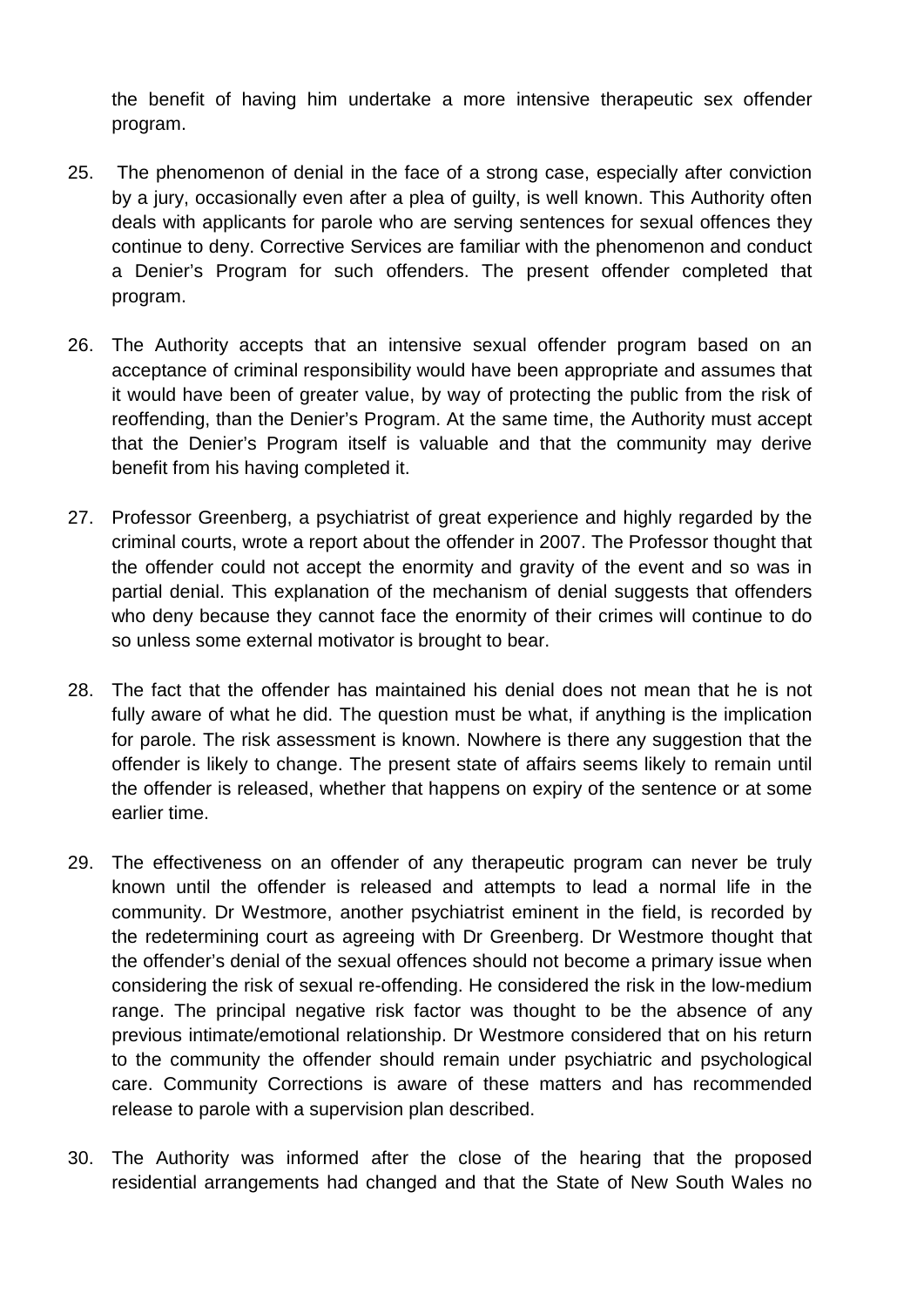longer opposed parole on the grounds that the offender lacked suitable accommodation.

- 31. Subs 135(3) para (d) must be dealt with. It requires the Authority when considering parole to take into account the likely effect of any member of the victim's family of the offender's release to parole. The likely effect which must be considered is not the effect of the commission of the offence on any such person, but the effect of release. The Authority is aware that the members of the victim's family have been following the course of this matter ever since the first consideration of parole. At the review hearing their representative was present but did not formally appear or make any submissions. No submissions about para (d) were made by the State of New South Wales or the offender.
- 32. It is not necessary to deal with the facts of this matter in any detail. The Authority is aware that release to parole is likely to refresh the feelings of horror and despair first experienced by the family on learning of the death of their precious child. The Authority extends its sympathies to the members of the family on any renewal of those hurts.
- 33. The Authority understands as well that apprehension might arise about an accidental encounter with the offender. It can impose conditions designed to minimise the chances of that happening, both by limiting the places to which the offender may go and by forbidding him to approach them. The Authority hopes that these measures will go some way towards relieving the anxieties of the family members.
- 34. The State submitted that if the offender were released to parole the Authority should impose a condition that he be subject to electronic monitoring and that he should be required to submit schedules of his intended movements. The Authority considers that electronic monitoring will help to ensure that the offender stays away from places where he should not go. No real attempt was made to explain why schedules were desirable, however, or how they could help ensure that the offender did not go to forbidden places. The Authority does not consider that schedules are appropriate.
- 35. Para 135(2)(a) requires the Authority to assess the risk to the safety of members of the community of releasing the offender to parole, and (b) to consider whether release to parole is likely to address the risk of re-offending. The Authority has assessed the risk to the safety of members of the public. The risk of violent offending is low. The risk of sexual reoffending is higher but well understood by Community Corrections. The offender's post release plan, dealt with above, is in the opinion of the Authority comprehensive and calculated to control, support and guide the offender. It is likely to address the risk of re-offending.
- 36. Para 135(2)(c) requires the Authority to consider the consequences for risk of a delay in the commencement of parole or its outright denial. The Review Council was adamant that the offender must be integrated into the community by degrees through participation in external leave and work, so much so, that in 2014, 2015, 2016 and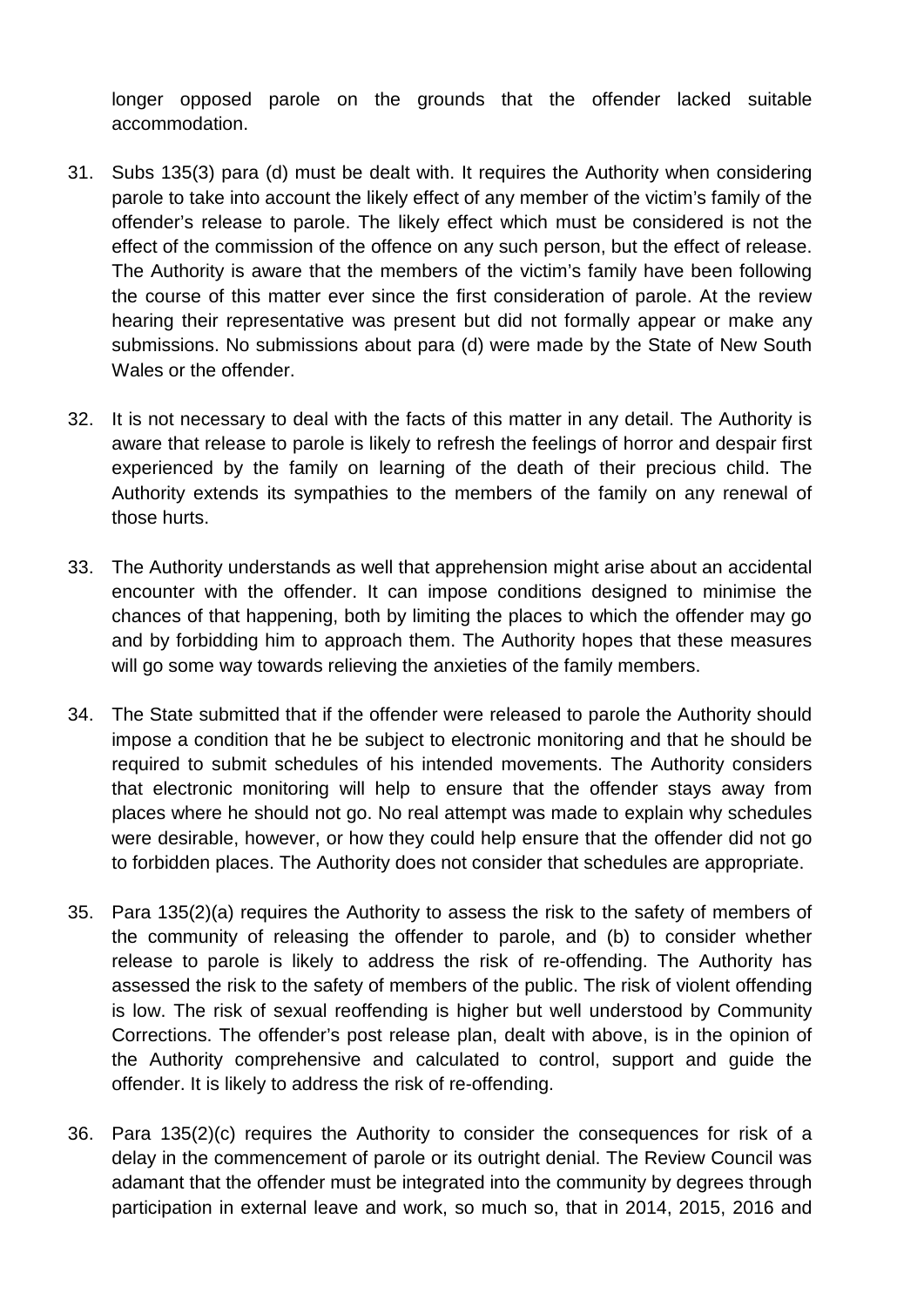2017 it advised against parole for want of external leave. By 2018 the offender had completed 13 day leaves and 5 weekend leaves and the Review Council advised that parole was appropriate. By June 2020, the Review Council recorded that the offender had completed 70 occasions of escorted leave from custody.

- 37. Unfortunately, because of the current pandemic, the offender will be unable for an indefinite time to take further external leave, so if he is not released he will be kept away from the community and will gradually lose the gains he has made. The period of parole that remains is less than 4 years, a period that would ordinarily be regarded as inadequate for an institutionalised man in a 36 year sentence. For these reasons the requirement of para (135)(2)(c) militates against any further delay in the commencement of parole.
- 38. Having considered the matters required by subs 135(2) the Authority is satisfied that it is in the interest of the safety of the community to grant parole. The Authority records these matters in particular:

2 - The Court found a need for an extended period of parole supervision

5 - This is the offender's first period of adult incarceration

8 - The Parole Authority, having regard to a submission prepared on behalf of the State, considers the community interest will be served by the benefits accruing from parole supervision

9 - Parole is recommended by Community Corrections

10 - The Review Council has advised that release to parole is appropriate

12 – The offender has demonstrated satisfactory prison performance

15 – The offender has participated in day leave, weekend leave, works release and community projects

17 - The offender has participated in relevant programs/counselling to address offending behaviour, namely the Denier's Sex Offender Program, Anger Management and Domestic Violence Awareness

20 - The offender has suitable post release plans in the community

22 - The offender has employment upon release

23 - There are appropriate interventions for the offender to participate in upon release and the offender is willing to engage in them.

26 - There is a need for the offender to have a period of parole supervision prior the expiry of the sentence to minimise the effects of institutionalisation

27 - The Authority considers that the risk to community safety would increase if the offender were released after a further delay, with a consequent reduction of the time